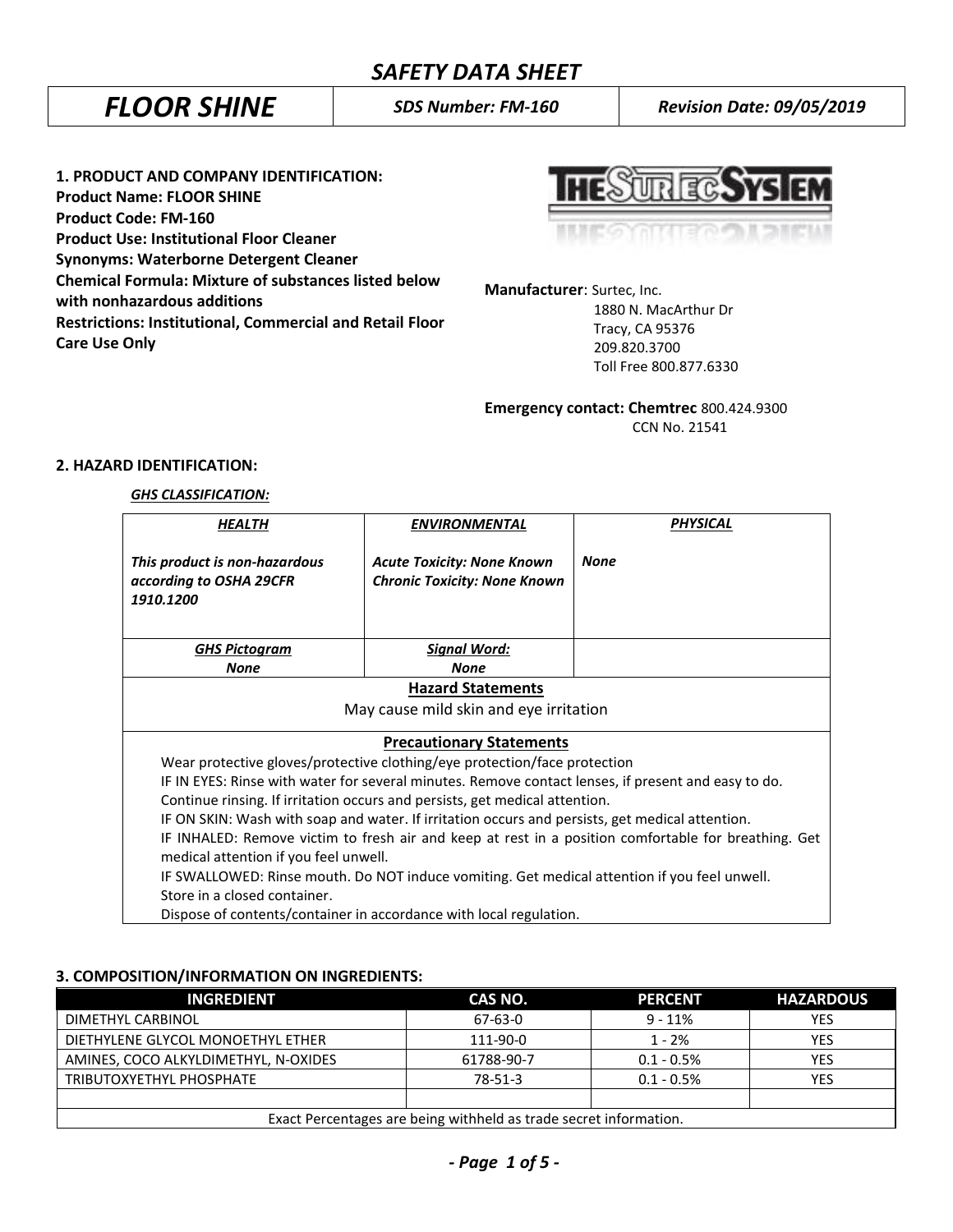# *SAFETY DATA SHEET*

#### **4. FIRST-AID MEASURES:**

*Eye Contact:* Rinse with water for several minutes. Remove contact lenses, if present and easy to do. Continue rinsing. If irritation occurs and persists, get medical attention. *Skin Contact:* Wash with soap and water. If irritation occurs and persists, get medical attention. *Inhalation:* Remove victim to fresh air and keep at rest in a position comfortable for breathing. Get medical attention if you feel unwell.

*Ingestion:* Rinse mouth. Do NOT induce vomiting. Get medical attention if you feel unwell.

# **5. FIRE-FIGHTING MEASURES:**

*Fire Extinguishing media:* Use water spray dry chemical, carbon dioxide or regular foam. Move containers away from fire area if can be done without risk.

*Hazards during fire-fighting:*

Containers may rupture when exposed to extreme heat.

#### *Protective equipment for fire-fighting:*

Wear NFPA-approved self-contained breathing apparatus, helmet, hood, boots and gloves.

#### **6. ACCIDENTAL RELEASE MEASURES:**

#### *Personal precautions:*

Use recommended personal protective clothing and equipment. To prevent slipping, do not walk through spilled material.

#### *Environmental precautions:*

Follow all Federal, State and Local regulations when storing and disposing of substances. Do not allow material to run off of work area, and material should be absorbed, collected and disposed of in accordance with regulations. Keep product from entering storm drains. Consult local and federal guidelines for proper disposal of these materials.

#### *Cleanup:*

*- For small amounts of released material:* Mop or vacuum up then transfer to suitable container for disposal. - *For large amounts of released material:* Dike around spilled material to contain. Spilled material may be mopped or vacuumed up, then transferred to plastic containers for disposal.

#### **7. HANDLING and STORAGE:**

#### *Handling:*

**General advice -** No specific measures are necessary provided product and recommended protective clothing/equipment are used correctly. Do not mix with other chemicals. This is a commercial product, not intended for home use. Keep out of reach of children.

#### *Storage:*

**General advice -** Protect against physical damage. Store in tightly closed containers in a cool, well ventilated area. Do not allow product to freeze.

# *Shelf Life:*

12 months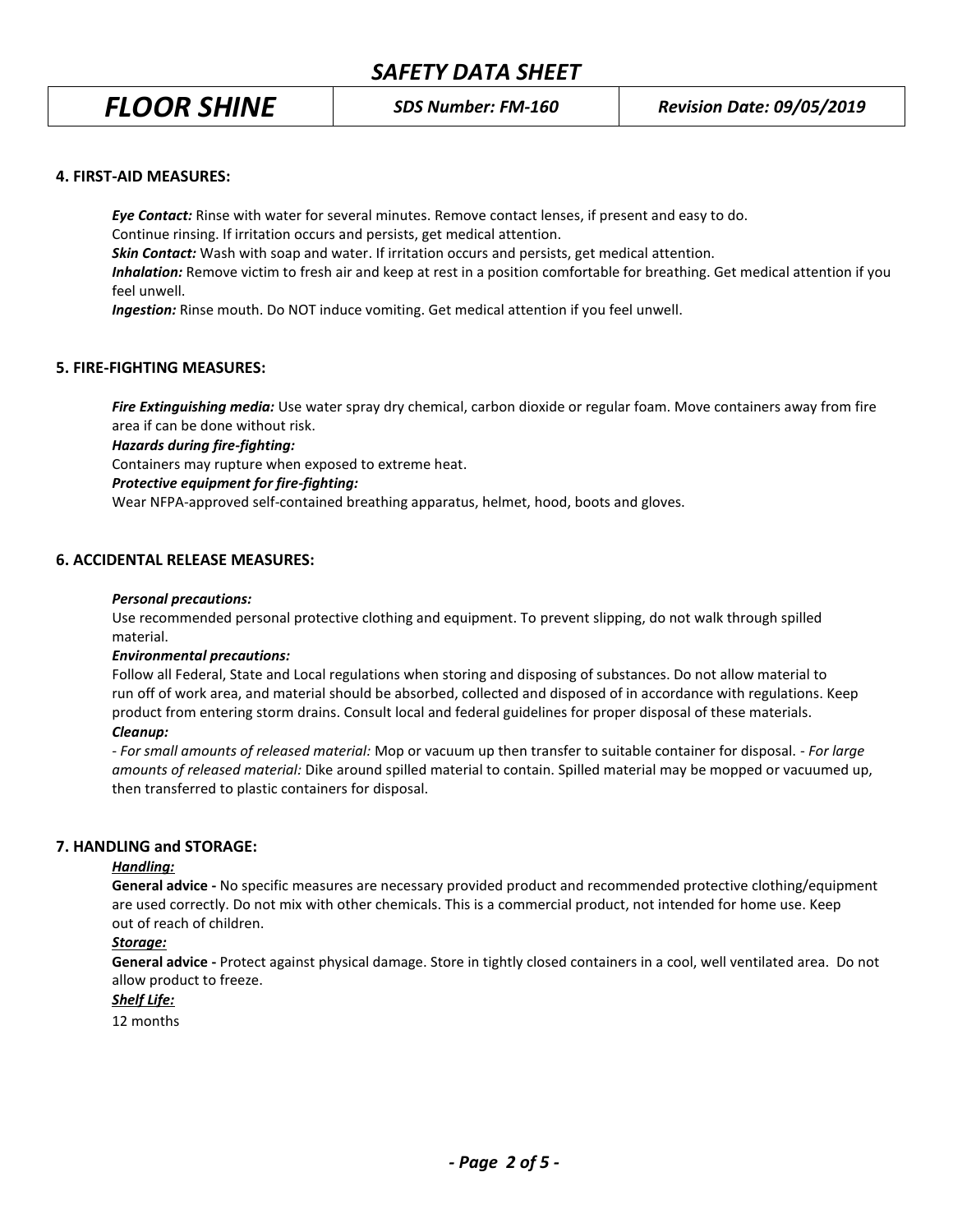## **8. EXPOSURE CONTROLS and PERSONAL PROTECTION:**

#### *Advice on system design:*

Provide local exhaust ventilation to control vapors for published exposure limits.

#### *Personal protective equipment (HMIS rating 'B'):*

**Eye protection**: Wear safety glasses with side shields or safety goggles to prevent exposure or full face shield if splash hazard exists.

**Skin protection**: Chemical-resistant gloves. Wear appropriate protective clothing to prevent possible skin contact. **Respiratory protection**: Not normally required. Avoid breathing mists or spray. Use proper NIOSH-OSHA respirator if exposure limits are exceeded or ventilation is inadequate.

**General safety and hygiene measures**: Exercise stringent hygiene practices to minimize exposure. If contact occurs, wash any body part with soap and water immediately. Wash hands after use, and before eating, drinking or smoking. *Other protective measures:*

Nearby running water on the job site is necessary, should an accident occur.

#### *Exposure Guidelines:*

| ACGIH TWA: | 200 ppm (67-63-0), Not Established (111-90-0) |
|------------|-----------------------------------------------|
| STEL:      | 400 ppm (67-63-0), Not Established (111-90-0) |
| OSHA PEL:  | 400 ppm (67-63-0), Not Established (111-90-0) |

#### **9. PHYSICAL and CHEMICAL PROPERTIES:**

| Appearance:                 | White Liquid                                             | Flash Point:                            | $>180^{\circ}$ F         |
|-----------------------------|----------------------------------------------------------|-----------------------------------------|--------------------------|
| Odor:                       | Mild                                                     | <b>Upper/Lower Flammability Limits:</b> | No information available |
| pH value:                   | 9.4 +/- 0.2 (Concentrate)                                | Relative Density (water):               | 1.03                     |
|                             | 8.8 +/- 0.2 (Use dilution                                | Auto-Ignition Temperature:              | No information available |
|                             | 1:64)                                                    | Decomposition temperature:              | No information available |
| Specific gravity:           | $1.03$ (H2O = 1)                                         | <b>Partition Coefficient</b>            | No information available |
| Solidification temperature: | No information available                                 | Odor Threshold                          | No information available |
| Freezing/Melting point:     | 32 °F (0 °C)                                             | Viscosity:                              | $< 10$ cps.              |
| Boiling point:              | 212°F (100 °C)                                           | <b>Partition Coefficient</b>            | No information available |
| Vapor density:              | No information available                                 | Solubility in water:                    | Miscible                 |
| Vapor pressure:             | No information available                                 |                                         |                          |
| <b>Evaporation Rate:</b>    | No information available                                 |                                         |                          |
| Regulatory VOC:             | 11.1% by weight (concentrate)                            |                                         |                          |
|                             | <0.2 % by weight (at routine use concentration $-1:64$ ) |                                         |                          |

### **10. STABILITY and REACTIVITY:**

*Conditions to avoid:* Freezing. Excessive heat or flame. *Substances to avoid:* Strong oxidizing agents, acids and bases. *Hazardous reactions:* Product is chemically stable under normal conditions of use and storage. **Decomposition or By-products:** In fire conditions: carbon monoxide (CO), carbon dioxide (CO<sub>2</sub>).

#### **11. TOXICOLOGY INFORMATION:**

### *Acute Toxicity (Symptoms):*

**Oral:** Ingestion may cause nausea, vomiting, and diarrhea. **Eye irritation:** Irritation, redness and tearing. **Skin irritation:** Irritation and redness. **Inhalation:** Irritation to the respiratory tract, headache and dizziness. **Sensitization:** Skin: N/A. Respiratory: N/A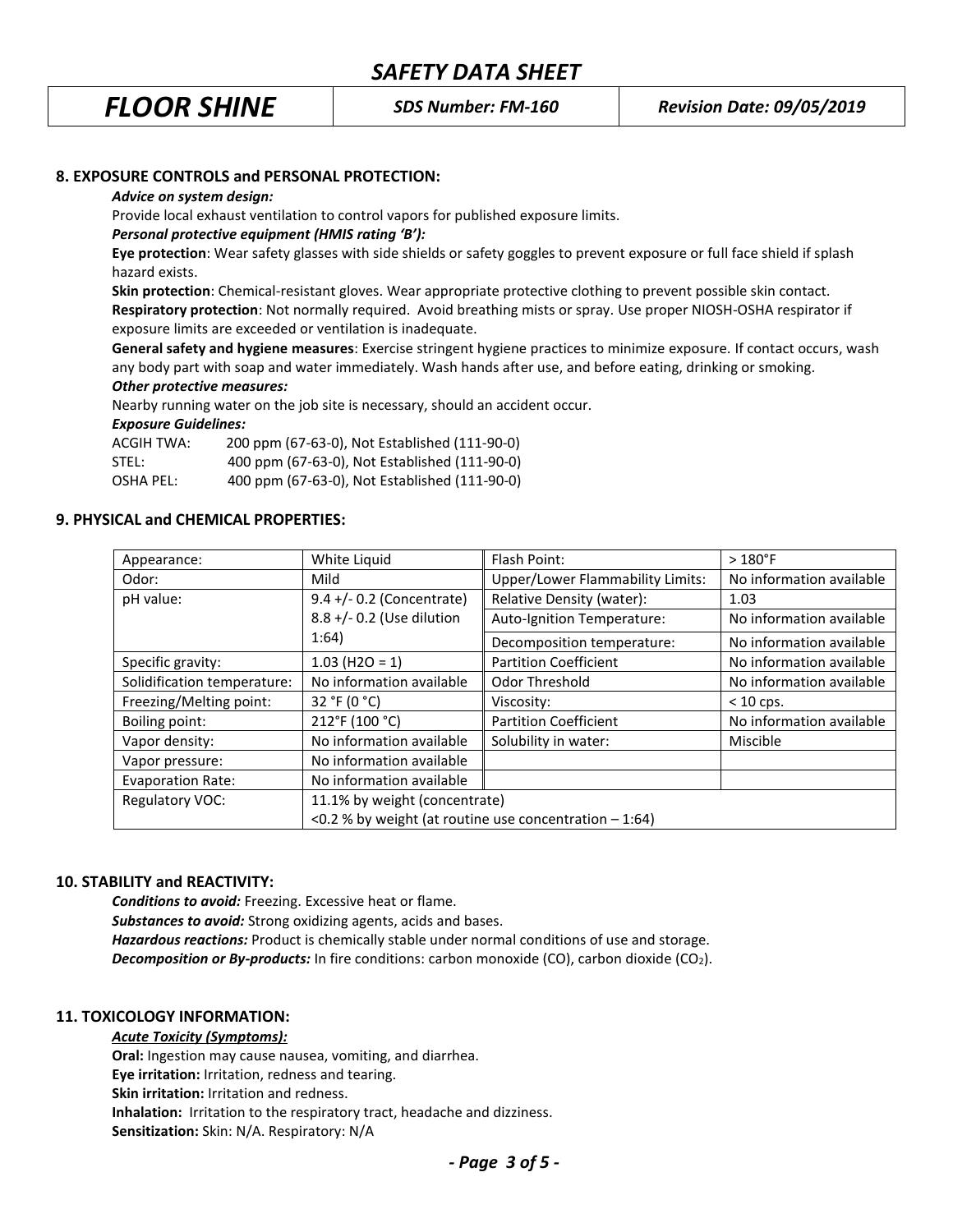# *SAFETY DATA SHEET*

*Chronic Toxicity:*

**Other information:** No carcinogenic substances as defined by IARC, NTP and/or OSHA.

### **12. ECOLOGICAL INFORMATION:**

*Biodegradation:*

Test method: Unspecified Analysis method: Unspecified Degree of elimination: Not Established

#### *Environmental toxicity:*

Acute and prolonged toxicity to fish: Not Established Toxicity to microorganisms: Not Established Other ecotoxicological advice: Not Established

#### **13. DISPOSAL CONSIDERATIONS:**

*Waste disposal of substance:* Dispose of in accordance with all Federal, State and Local regulations when storing and disposing of substances. It is the waste generator's responsibility to determine if a particular waste is hazardous under RCRA (EPA regulations for hazardous waste).

*Container disposal:* Dispose of in a licensed facility in accordance with local regulations.

*RCRA:*

Unspecified.

#### **14. TRANSPORTATION INFORMATION:**

**DOT:**

**Proper Shipping Name:** COMPOUND CLEANING LIQUID (NON-HAZARDOUS)

### **15. REGULATORY INFORMATION:**

*Federal Regulations:* **Registration status:** TSCA, US: All components are listed or exempt. **SARA hazard category (EPCRA 311/312):** Acute health hazard

#### **SARA TITLE III, SECTION 313:**

| CAS Number: | <b>Chemical Name:</b>             |
|-------------|-----------------------------------|
| 111-90-0    | DIETHYLENE GLYCOL MONOETHYL ETHER |
| 67-63-0     | DIMETHYL CARBINOL                 |

#### *State Regulations:*

Chemicals known to the State of California to cause cancer, birth defects or other reproductive harm CAS Number: Chemical Name:

None